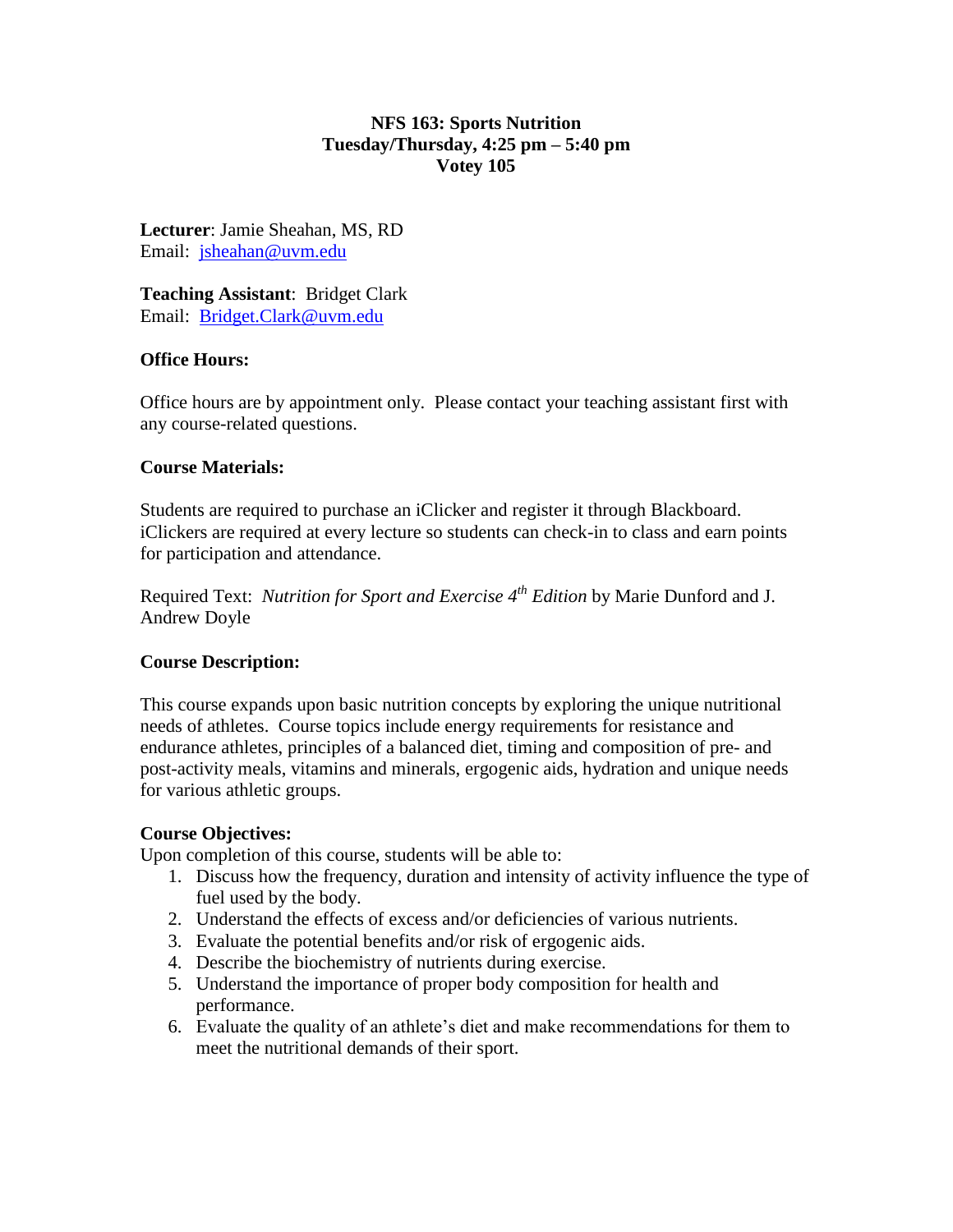### **Classroom Code of Conduct:**

Faculty and students will at all times conduct themselves in a manner that serves to maintain, promote, and enhance the high quality academic environment of the University of Vermont. To this end, it is expected that all members of the learning community will adhere to the following guidelines:

- 1. Faculty and students will attend all regularly scheduled classes, except for those occasions warranting an excused absence under the University Attendance Policy (e.g., religious, athletic, and medical).
- 2. Students and faculty will arrive prepared for class and on time, and they will remain in class until the class is dismissed.
- 3. Faculty and students will treat all members of the learning community with respect. Toward this end, they will promote academic discourse and the free exchange of ideas by listening with civil attention to comments made by all individuals.
- 4. Students and faculty will maintain an appropriate academic climate by refraining from all actions that disrupt the learning environment (e.g., making noise, ostentatiously not paying attention, and leaving and reentering the classroom inappropriately).

### **Grading and Assignment Overview**

Students will be graded on attendance and participation, Blackboard quizzes, projects and in-class exams. Final grades will be determined based on the following:

#### **Attendance and participation: 5%**

**Quizzes 20% Projects: 25% Exams: 25% Final Exam: 25%** 

## **Attendance and Participation**

Students are expected to attend all regularly scheduled classes. If a student has a religious, athletic or medical conflict, the student must acquire Dean's office approval to miss class.

You will earn points throughout the semester by using your registered iClicker. It is your responsibility to remember to bring your iClicker and ensure it is working properly. Every student is given one extra iClicker point to make up for an absence or forgotten iClicker. Using an iClicker that is registered to another student is considered cheating and a violation of UVM's academic integrity policy.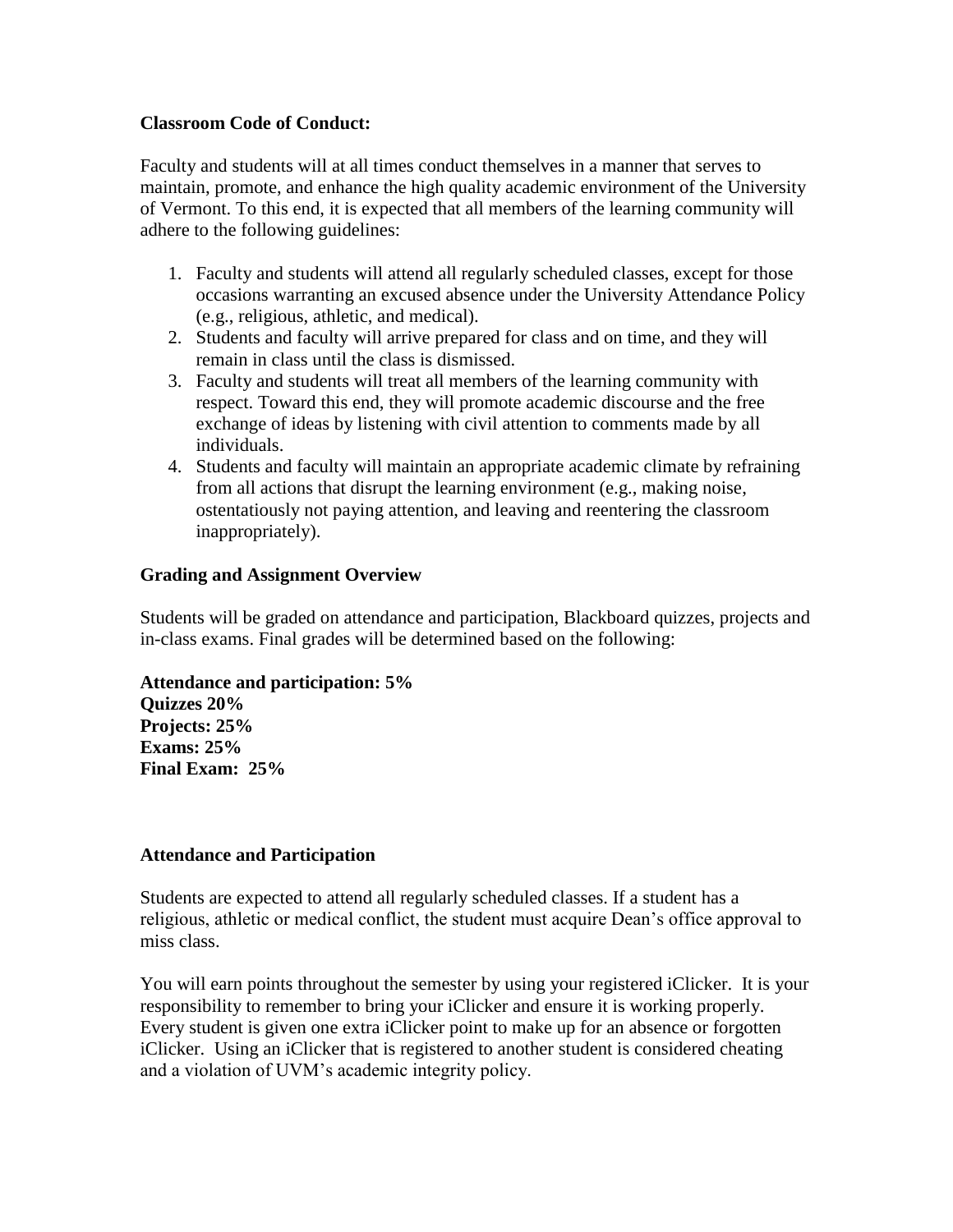## **Quizzes**

Weekly quizzes measure comprehension of class topics and aid students in preparing for exams. Weekly quizzes are released on Blackboard Thursday evenings after class, and are due via Blackboard Tuesday afternoons by 4:00 pm. Quizzes are open book / open notes. Some quiz questions may reappear on exams.

# **Projects**

Projects allow students to engage in active learning and develop knowledge about specialized topics unique to their sport or area of interest.

## **In-Class Exams**

There are two 75-minute exams administered during class throughout the semester. The dates for in-class exams are set, and there are no make-up exams. The exams are not cumulative; they will cover only the material presented since the last exam. Materials from class lecture as well as any additional assigned reading are covered on exams.

### **Final Exam**

The cumulative final exam is administered on the last day of class. Although the final is cumulative, only topics covered in the review session will be included on the final exam.

## **Final Grades**

The following will be used to assign final grades for the semester. Grades will not be rounded up.

| Grading                                                                                  |  |                                     |  |  |  |
|------------------------------------------------------------------------------------------|--|-------------------------------------|--|--|--|
| $A+$ : >98.0%                                                                            |  | $A: 93.0 - 97.9\% A: 90.0 - 92.9\%$ |  |  |  |
| $B+: 88.0 - 89.9\% \, B: 83.0 - 87.9\% \, B: 80.0 - 82.9\% \,$                           |  |                                     |  |  |  |
| $ C_{\pm}$ : 78.0 – 79.9% $ C_{\pm}$ : 73.0 – 77.9% $ C_{\pm}$ : 70.0 – 72.9% $ C_{\pm}$ |  |                                     |  |  |  |
| $D+$ : 68.0 – 69.9% $D$ : 63.0 – 67.9% $D-$ : 60.0 – 62.9%                               |  |                                     |  |  |  |
| $F: < 60.0\%$                                                                            |  |                                     |  |  |  |

## **Course Schedule**

| <b>DATE</b>     | <b>TOPICS</b>           | <b>READING</b> | <b>SKILLS AND DRILLS</b> |
|-----------------|-------------------------|----------------|--------------------------|
| T, August 27    | Introduction:           |                |                          |
|                 | <b>Sports Nutrition</b> |                |                          |
| TH, August 29   | The Science of Sports   | Chapter 1      |                          |
|                 | Nutrition               |                |                          |
| T, September 3  | <b>Measuring Energy</b> | Chapter 2      | Quiz $#1$                |
| TH, September 5 | <b>Energy Systems</b>   | Chapter 3      |                          |
| T, September 10 | Catch up and Review     |                | Quiz #2                  |